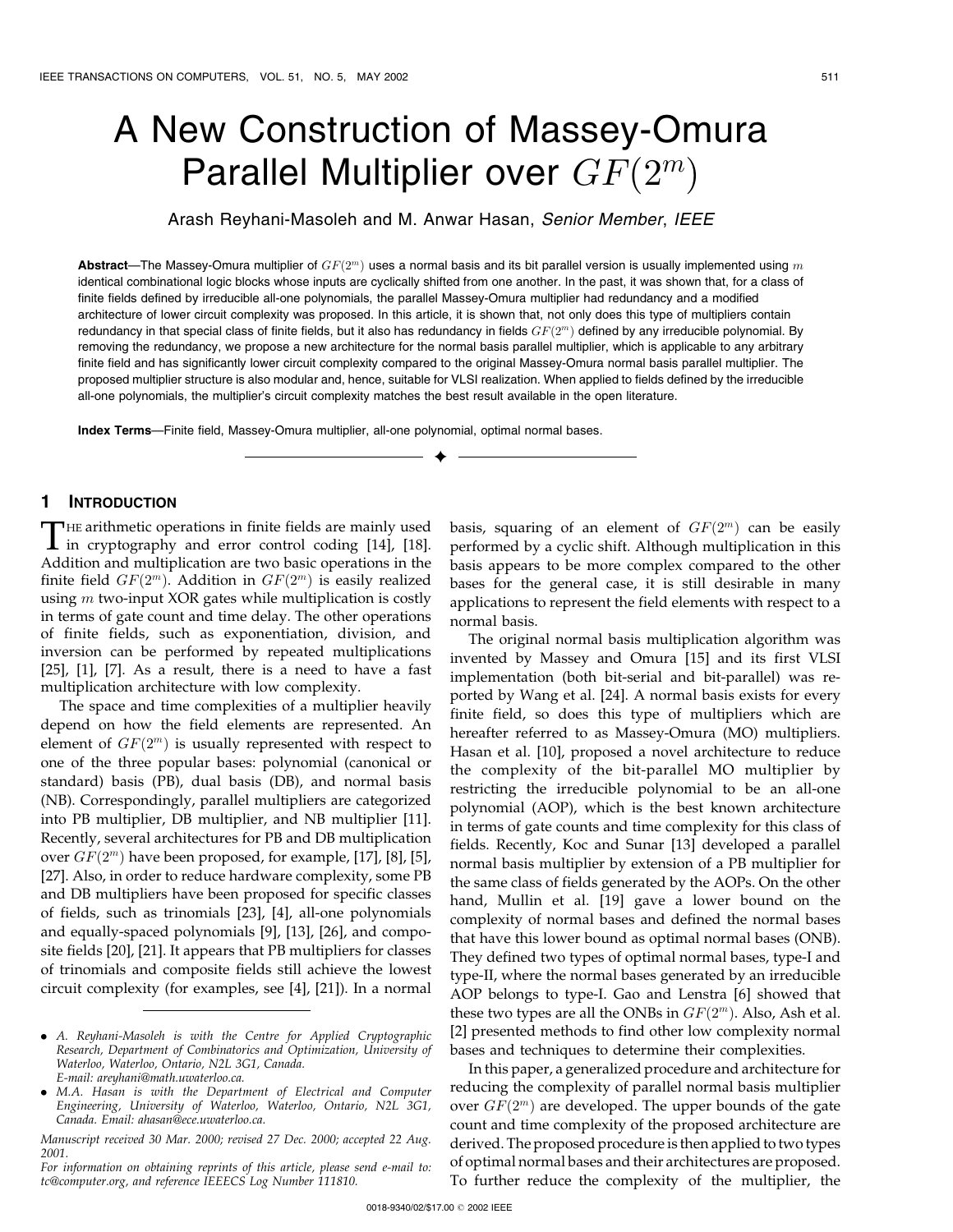512 IEEE TRANSACTIONS ON COMPUTERS, VOL. 51, NO. 5, MAY 2002

architecture is optimized in terms of gate count by reusing partial sums. The complexities of the proposed architectures are compared with those of the previously reported structures.

The organization of this paper is as follows: In Section 2, normal basis representation and the MO multiplier are briefly introduced. In Section 3, a reduced redundancy MO multiplication scheme is derived and its bit-parallel architecture is considered. This method is applied to two types of ONBs and the results are compared with the previous ones. In Section 4, we present an optimized multiplier based on irreducible all-one polynomials. In Section 5, we apply the technique of signal reuse to further reduce the gate count of the proposed architecture as well as compare the complexities of a non-ONB with an ONB for finite fields of  $GF(2^5)$  with and without reusing signals for the proposed architecture. Finally, in Section 6, concluding remarks are made.

# 2 PRELIMINARIES

## 2.1 Normal Basis Representation

It is well-known that there always exists a normal basis in the field  $GF(2<sup>m</sup>)$  over  $GF(2)$  for all positive integers m [14]. By finding an element  $\beta \in GF(2^m)$  such that

$$
\{\beta, \beta^2, \cdots, \beta^{2^{m-1}}\}
$$

is a basis of  $GF(2^m)$  over  $GF(2)$ , any element  $A \in GF(2^m)$ can be represented as

$$
A = \sum_{i=0}^{m-1} a_i \beta^{2^i} = a_0 \beta + a_1 \beta^2 + \dots + a_{m-1} \beta^{2^{m-1}}, \qquad (1)
$$

where  $a_i \in GF(2)$ ,  $0 \le i \le m - 1$ , is the *i*th coordinate of A with respect to the NB. In short, the normal basis representation of A will be written as

$$
A=(a_0, a_1, \cdots, a_{m-1}).
$$

In vector notation, however, (1) can be written as

$$
A = \underline{a} \times \underline{\beta}^T = \underline{\beta} \times \underline{a}^T,\tag{2}
$$

where  $\underline{a} = [a_0, a_1, \cdots, a_{m-1}], \ \beta = [\beta, \ \beta^2, \ \cdots, \ \beta^{2^{m-1}}]$ , and T denotes vector transposition.

The main advantage of the NB representation is that an element A can be easily squared by applying right cyclic shift of its coordinates, since

$$
A^{2} = (a_{m-1}, a_{0}, \cdots, a_{m-2}) =
$$
  
\n
$$
a_{m-1}\beta + a_{0}\beta^{2} + \cdots + a_{m-2}\beta^{2^{m-1}}.
$$
\n(3)

### 2.2 Massey-Omura Parallel Multiplier

Let A and B be two elements of  $GF(2<sup>m</sup>)$  and represented with respect to the NB as  $A = \sum_{i=0}^{m-1} a_i \beta^{2^i}$  and

$$
B=\sum_{j=0}^{m-1}b_j\beta^{2^j},
$$

respectively. Let  $C$  denote their product as

$$
C = AB = (\underline{a} \times \underline{\beta}^T) \times (\underline{\beta} \times \underline{b}^T) = \underline{a} \times \mathbf{M} \times \underline{b}^T,
$$
 (4)

where the multiplication matrix M is defined by

$$
\mathbf{M} = \underline{\beta}^{T} \times \underline{\beta} = \begin{bmatrix} \beta^{2^{i}+2^{j}} \\ \beta^{2^{0}+2^{0}} & \beta^{2^{0}+2^{1}} \\ \beta^{2^{1}+2^{0}} & \beta^{2^{1}+2^{1}} \\ \vdots & \vdots & \ddots \\ \beta^{2^{m-1}+2^{0}} & \beta^{2^{m-1}+2^{1}} \end{bmatrix} .
$$
\n(5)

If all entries of M are written with respect to the NB, then the following is obtained

$$
\mathbf{M} = \mathbf{M_0}\beta + \mathbf{M_1}\beta^2 + \dots + \mathbf{M_{m-1}}\beta^{2^{m-1}},
$$
 (6)

where  $\mathbf{M}_i$ s are  $m \times m$  matrices whose entries belong to  $GF(2)$ . By substituting (6) into (4), the coordinates of C are found as follows:

$$
c_i = \underline{a} \times \mathbf{M_i} \times \underline{b}^T, \quad 0 \le i \le m - 1,
$$
  
= 
$$
\underline{a}^{(i)} \times \mathbf{M_0} \times \underline{b}^{(i)^T}, \quad 0 \le i \le m - 1,
$$
 (7)

where

$$
\underline{a}^{(i)} = [a_i, a_{i+1}, \cdots, a_{i-1}]
$$

and  $\underline{b}^{(i)} = [b_i, b_{i+1}, \cdots, b_{i-1}]$  are, respectively, the *i*-fold left cyclic shift of  $\underline{a}$  and  $\underline{b}$  [10]. It is not difficult to verify that the number of 1s in each  $M_i$ ,  $0 \le i \le m - 1$ , is the same, which is hereafter denoted as  $C_N$ . Since these nonzero entries of  $M_i$  determine the gate count of the normal basis multiplier,  $C_N$  is referred to as the complexity of the NB [19].

The coordinate  $c_i$  in (7) can be written as modulo 2 sum of exactly  $C_N$  terms. Each of these terms is a modulo 2 product of exactly two coordinates (one of  $A$  and  $B$  each). Thus, the generation of  $c_i$  requires  $C_N$  multiplications and  $C_N - 1$  additions over  $GF(2)$ . In hardware, this corresponds to  $C_N$  AND gates and  $(C_N - 1)$  XOR gates, assuming that all gates have two inputs. If these XOR gates are arranged in the binary tree form, then the total gate delay to generate  $c_i$ is  $T_A + \lceil \log_2 C_N \rceil T_X$ , where  $T_A$  and  $T_X$  are the delays of one AND gate and one XOR gate, respectively. For parallel generation of all  $c_i$ s,  $i = 0, 1, \dots, m - 1$ , one needs  $mC_N$ AND and  $m(C_N - 1)$  XOR gates (see also [3], [16]). Also, one can reduce the number of AND gates to  $m<sup>2</sup>$  by reusing multiplication terms over  $GF(2)$ . Thus, to reduce the number of XOR gates, we have to choose a normal basis such that  $C_N$  is minimum. It was proven that  $C_N \geq 2m - 1$ . If  $C_N = 2m - 1$ , then the NB is called an optimal normal basis (type-I or type-II).

# 3 A REDUCED REDUNDANCY MASSEY-OMURA PARALLEL MULTIPLIER

In this section, we present a new low complexity architecture for bit-parallel Massey-Omura multiplier. The improvement of the new architecture is based on a formulation of the multiplication operation, which is given below.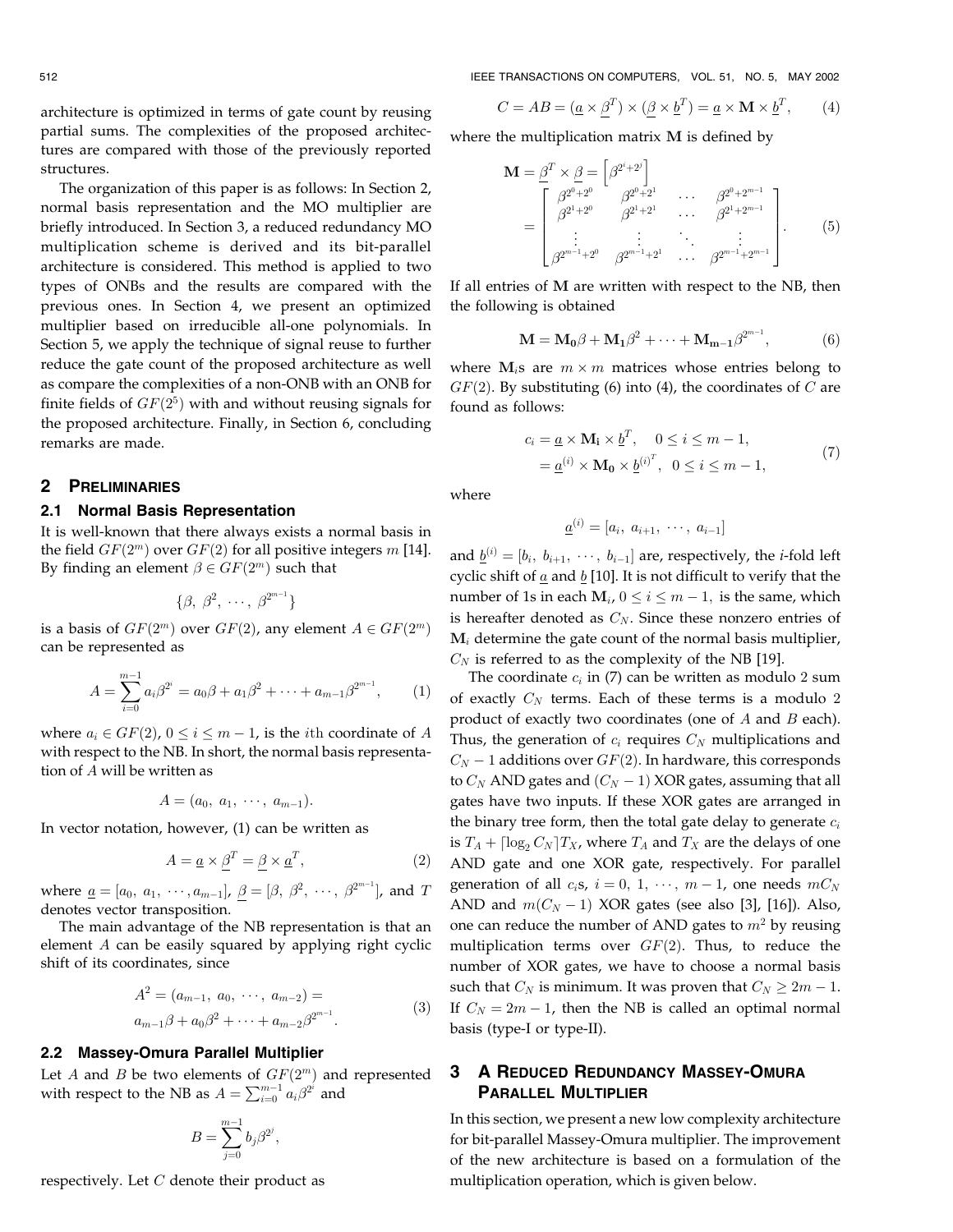## 3.1 Formulation of Multiplication

In  $(5)$ , the multiplication matrix M is symmetric and its diagonal entries are the elements of the NB. Thus, we can write

$$
\mathbf{M} = \mathbf{U} + \mathbf{U}^T + \mathbf{D},\tag{8}
$$

where **D** is a diagonal matrix and **U** is an upper triangular matrix having zeros at diagonal entries as given below

$$
\mathbf{D} = \begin{bmatrix} \beta^2 & 0 & \cdots & 0 & 0 \\ 0 & \beta^4 & \cdots & 0 & 0 \\ \vdots & \vdots & \ddots & \vdots & \vdots \\ 0 & 0 & \cdots & \beta^{2^{m-1}} & 0 \\ 0 & 0 & \cdots & 0 & \beta \end{bmatrix},
$$
(9)

$$
\mathbf{U} = \begin{bmatrix} 0 & \beta^{1+2^{1}} & \cdots & \beta^{1+2^{m-2}} & \beta^{1+2^{m-1}} \\ 0 & 0 & \cdots & \beta^{2+2^{m-2}} & \beta^{2+2^{m-1}} \\ \vdots & \vdots & \ddots & \vdots & \vdots \\ 0 & 0 & \cdots & 0 & \beta^{2^{m-2}+2^{m-1}} \\ 0 & 0 & \cdots & 0 & 0 \end{bmatrix} .
$$
 (10)

Then, (4) can be written as

$$
C = \underline{a} \times \mathbf{U} \times \underline{b}^T + \underline{b} \times \mathbf{U} \times \underline{a}^T + \underline{a} \times \mathbf{D} \times \underline{b}^T.
$$
 (11)

Let  $R = \{2^i + 2^j : 0 \le i, j \le m - 1, i \ne j\}$  be the set of exponents of  $\beta$  in the U matrix. Elements of R belong to the set of the ring of integers modulo  $2^m - 1$ . The binary representation of  $k \in R$ , using m bits, has only two ones and zeros elsewhere. Let us classify these elements of  $R$  to different subsets  $R_i$  such that each element of a specific subset is found by consecutive multiplications of  $1 + 2^i$  by  $2^i$  as

$$
R_i = \{ (2^0 + 2^i)2^l \mod, (2^m - 1) : l = 0, 1, \cdots, m - 1 \}, 1 \le i \le v,
$$
 (12)

where  $v$  is the number of subsets with elements whose binary representations have two 1's. In (12),  $R_i$  is essentially the cyclotomic coset of  $1 + 2<sup>i</sup>$  modulo  $2<sup>m</sup> - 1$ . Let us define

$$
\delta_i \stackrel{\triangle}{=} \beta^{1+2^i} \qquad i = 1, 2, \cdots, v,
$$
 (13)

and its NB representation as

$$
\delta_i = (\delta_{i,0}, \ \delta_{i,1}, \ \cdots, \ \delta_{i,m-1}) = \sum_{l=0}^{m-1} \delta_{i,l} \beta^{2^l} \quad i = 1, \ 2, \ \cdots, \ v,
$$
\n(14)

where  $\delta_{i,j} \in GF(2), \ \ 0 \leq j \leq m-1, \ \ 1 \leq i \leq v, \ \ \textrm{is the } \ jth$ coordinate of  $\delta_i$ . Then, we have the following lemma.

**Lemma 1.** For v and  $\delta_i$  as defined above, the following holds

$$
v = \left\lceil \frac{m-1}{2} \right\rceil,\tag{15}
$$

and for m even,

$$
\delta_{v, j} = \delta_{v, j+v}, \ 0 \le j \le v-1. \tag{16}
$$

**Proof.** The number of elements in  $R = R_1 \bigcup R_2 \cdots \bigcup R_v$  is

$$
\binom{m}{2} = \frac{m(m-1)}{2}.
$$

Each subset  $R_i$   $(1 \le i \le v)$  forms a partition of R. For odd values of m, each  $R_i$  ( $1 \le i \le v$ ) has m elements, then  $\frac{m(m-1)}{2} = mv$  and, so,  $v = \frac{m-1}{2}$ . For m being even, each  $R_i$   $(1 \leq i \leq v, i \neq \frac{m}{2})$  has m elements and  $R_{\frac{m}{2}}$  has  $\frac{m}{2}$ elements. Thus,  $\frac{m(m-1)}{2} = m(v-1) + \frac{m}{2}$  and, so,  $v = \frac{m}{2}$ . Thus, for any nonzero positive integer,  $v = \left\lceil \frac{m-1}{2} \right\rceil$ , and the proof of the first part is complete.

In order to prove (16), we have to show that, after  $\frac{m}{2}$ cyclic shifts of the representation of  $\delta_v$ , the representation of  $\delta_v$  is achieved again, i.e., we have to prove that  $\delta_v^{2^v} =$  $\delta_v$ . By using the definition of (13), we have

$$
\delta_v^{2^v} = \beta^{(1+2^v)2^v} = \beta^{2^v + 2^{2^v}}.
$$
\n(17)

Since  $v = \frac{m}{2}$ , one has  $\beta^{2^{2v}} = \beta^{2^m} = \beta$  and substituting it into  $(17)$ , completes the proof.<sup>1</sup>

Now, let us denote

$$
x_{j,i} = (a_j b_{((i+j))} + a_{((i+j))} b_j), 1 \le i \le v, \ 0 \le j \le m-1, \quad (18)
$$

then the multiplication of (11) can be performed by using the following theorem. In (18) and the remainder of the paper,  $((k))$  means "k reduced modulo m."

**Theorem 1.** Let A and B be two elements of  $GF(2^m)$  and C be their product. Then,

$$
C = \begin{cases} \sum_{j=0}^{m-1} a_j b_j \beta^{2^{((j+1))}} + \sum_{i=1}^{v} \sum_{j=0}^{m-1} x_{j,i} \delta_i^{2^j}, \text{ for } m \text{ odd} \\ \sum_{j=0}^{m-1} a_j b_j \beta^{2^{((j+1))}} + \sum_{i=1}^{v-1} \sum_{j=0}^{m-1} x_{j,i} \delta_i^{2^j} + \sum_{j=1}^{v-1} x_{j,v} \delta_v^{2^j}, \text{ for } m \text{ even}, \end{cases} (19)
$$

where  $a_j$ s and  $b_j$ s are the NB coordinates of A and B, respectively, and  $v = \left\lceil \frac{m-1}{2} \right\rceil$ .

Proof. By substituting (9) into (11), we have

$$
C = \sum_{j=0}^{m-1} a_j b_j \beta^{2^{((j+1))}} + \underline{a} \times \mathbf{U} \times \underline{b}^T + \underline{b} \times \mathbf{U} \times \underline{a}^T.
$$
 (20)

Using (13) in (10), we obtain

$$
\mathbf{U} = \begin{bmatrix} 0 & \delta_1 & \delta_2 & \cdots & \delta_v & \cdots & \delta_2^{2^{m-2}} & \delta_1^{2^{m-1}} \\ 0 & 0 & \delta_1^2 & \delta_2^2 & \cdots & \delta_v^2 & \cdots & \delta_2^{2^{m-1}} \\ 0 & 0 & 0 & \delta_1^{2^2} & \delta_2^{2^2} & \cdots & \delta_v^{2^2} & \cdots \\ \vdots & \vdots & \vdots & \vdots & \vdots & \vdots & \vdots & \vdots \\ 0 & 0 & 0 & \cdots & 0 & \delta_1^{2^{m-4}} & \delta_2^{2^{m-4}} & \cdots \\ 0 & 0 & 0 & \cdots & 0 & 0 & \delta_1^{2^{m-3}} & \delta_2^{2^{m-3}} \\ 0 & 0 & 0 & \cdots & 0 & 0 & 0 & 0 \end{bmatrix} . \quad (21)
$$

1. An alternate and more concise proof of (16), as suggested by one of the reviewers, is obtained by noting that if  $m$  is even, then the cardinality of  $R_v$ is  $\frac{m}{2}$ . Thus,  $\delta_{v, j} = \delta_{v, j+v}$  where  $v = \frac{m}{2}$ .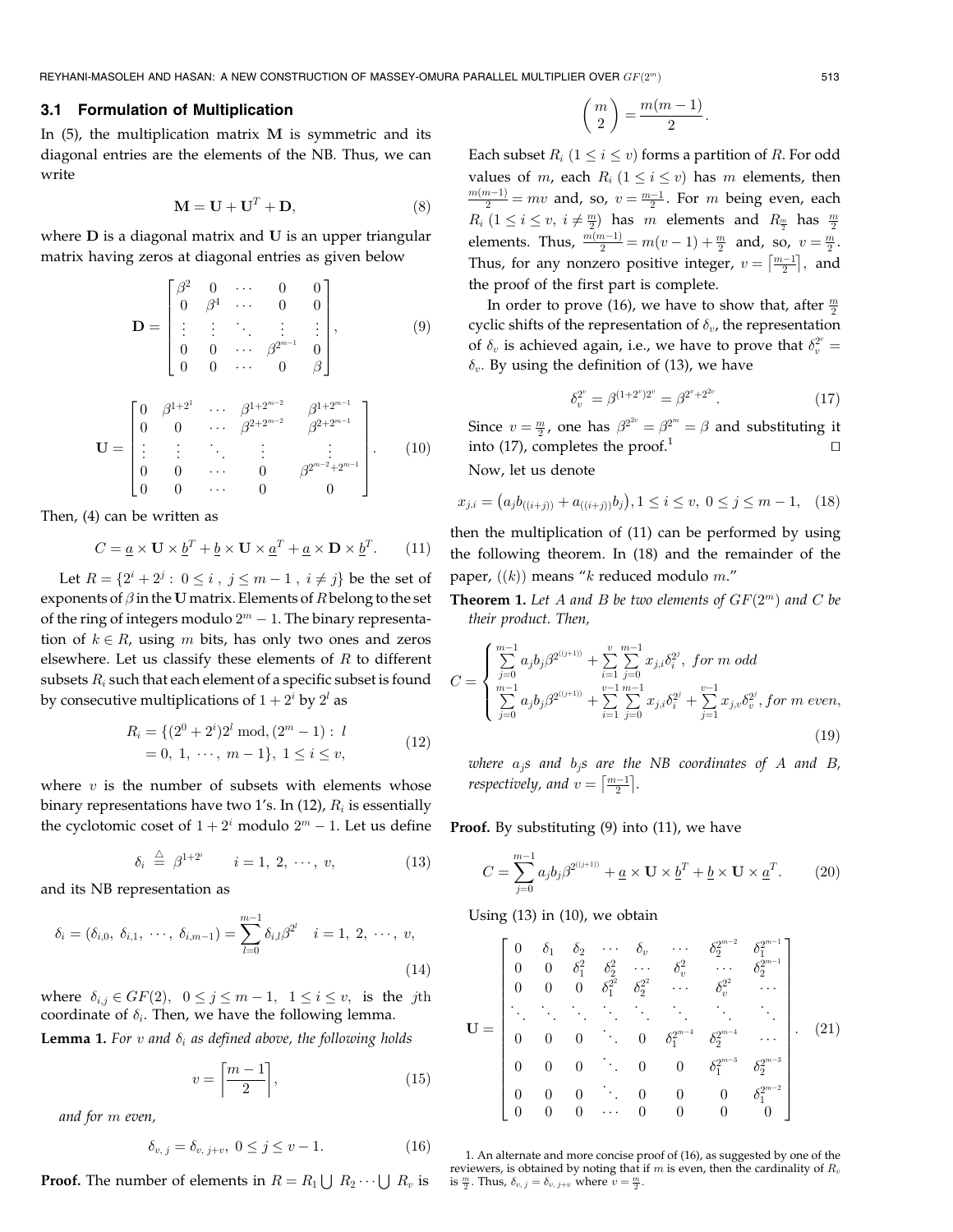

Fig. 1. (a) The architecture of RR\_MO multiplier. (b) Details of  $B_i$ .

Notice that, using Lemma 1, only  $v$  variables are needed in the representation of U in (21). Therefore, by substituting (21) in 20), the proof is complete.  $\Box$ 

Using Theorem 1, coordinates of  $C$  can be obtained from the following:

# Corollary 1.

$$
c_{((l+1))} = \n\begin{cases}\na_{l}b_{l} + \sum_{j=0}^{m-1} \sum_{i=1}^{v} x_{j,i} \delta_{i,((l+1-j))}, & \text{for } m \text{ odd} \\
a_{l}b_{l} + \sum_{j=0}^{m-1} \left[ \left( \sum_{i=1}^{v-1} x_{j,i} \delta_{i,((l+1-j))} \right) + a_{j}b_{((v+j))} \delta_{v,((l+1-j))} \right], & \text{for } m \text{ even}\n\end{cases} (22)
$$

where  $\delta_{i,n}$ ,  $1 \leq i \leq v$ ,  $0 \leq n \leq m-1$ , is the nth coordinate of  $\delta_i$ .

**Proof.** Assume that  $m$  is odd, then equation (19) becomes

$$
C = \sum_{j=0}^{m-1} \left( a_j b_j \beta^{2^{((j+1))}} + \sum_{i=1}^{v} x_{j,i} \delta_i^{2^j} \right).
$$
 (23)

Using (14), the coordinates of  $\delta_i^{2^j}$  are easily obtained by *j*-fold right cyclic shifts of the coordinates of  $\delta_i$ , i.e.,

$$
\delta_i^{2^j} = (\delta_{i,((m-j))}, \cdots, \delta_{i,0}, \delta_{i,1}, \cdots, \delta_{i,((m-j-1))})
$$
 (24)

$$
= \sum_{l=0}^{m-1} \delta_{i,((l-j))} \beta^{2^l}, \ 1 \le i \le v, \ 0 \le j \le m-1. \tag{25}
$$

By substituting (25) into (23) and using  $C = \sum_{l=0}^{m-1} c_l \beta^{2^l}$ , we have

$$
\sum_{l=0}^{m-1} c_l \beta^{2^l} = \sum_{j=0}^{m-1} a_j b_j \beta^{2^{((j+1))}} + \sum_{j=0}^{m-1} \sum_{i=1}^v x_{j,i} \sum_{l=0}^{m-1} \delta_{i,((l-j))} \beta^{2^l}
$$
  
= 
$$
\sum_{l=0}^{m-1} a_{((l-1))} b_{((l-1))} \beta^{2^l} + \sum_{l=0}^{m-1} \left( \sum_{j=0}^{m-1} \sum_{i=1}^v x_{j,i} \delta_{i,((l-j))} \right) \beta^{2^l}
$$
  
= 
$$
\sum_{l=0}^{m-1} \left( a_{((l-1))} b_{((l-1))} + \sum_{j=0}^{m-1} \sum_{i=1}^v x_{j,i} \delta_{i,((l-j))} \right) \beta^{2^l}.
$$

Thus,

$$
c_l = a_{((l-1))}b_{((l-1))} + \sum_{j=0}^{m-1} \sum_{i=1}^{v} x_{j,i} \delta_{i,((l-j))}
$$

and, by changing  $l$  to  $l + 1$ , the first part of (22) is obtained. The similar method can be used for  $m$  being even and, so, the proof is complete.  $\Box$ Below, we discuss how Theorem 1 and Corollary 1 can be used to implement an efficient architecture for realizing a parallel NB multiplier. We show that Theorem 1 yields circuits with the lowest space and time complexities presented so far for the general case of an arbitrary  $GF(2<sup>m</sup>)$ . For the special case of the irreducible all-onepolynomials (AOP), our result matches the best known result available in the literature.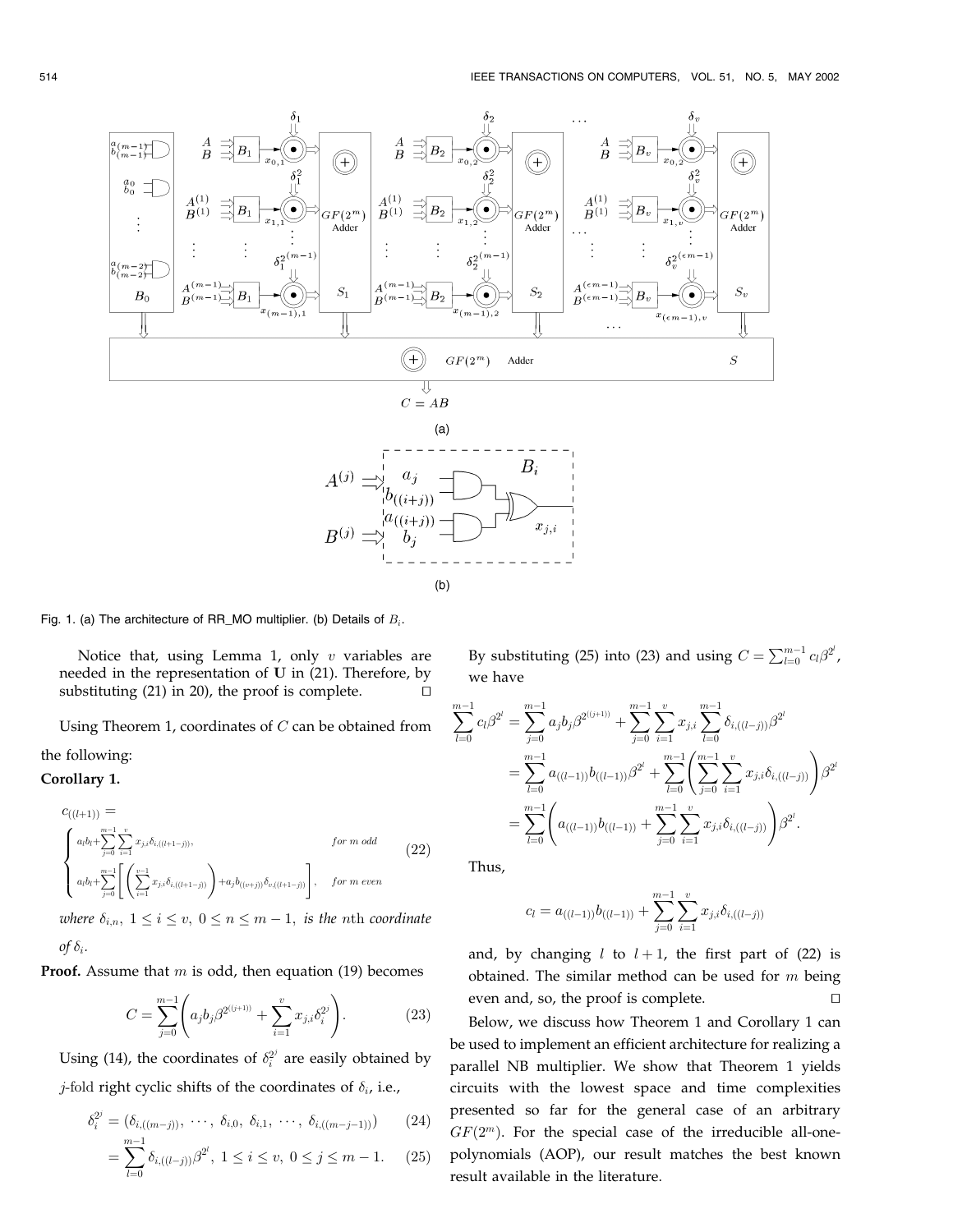

Fig. 2. A parallel type-II optimal NB multiplier over  $GF(2^5)$  with  $P(z) = z^5 + z^2 + 1$  and  $\beta = \alpha^5$ ,  $P(\alpha) = 0$ .

### 3.2 Architecture

Here, we use the results of the previous subsection and present a bit-parallel architecture for normal basis multiplier. The architecture is shown in Fig. 1 and is hereafter referred to as reduced redundancy Massey-Omura (RR\_MO) multiplier. In this architecture, block  $B_0$  generates  $\sum_{j=0}^{m-1}a_jb_j\beta^{2^{((j+1))}}$  and the remaining terms of (19) are generated by  $B_i$  and  $S_i$   $(i = 1, 2, \dots, v)$  blocks. In this figure,  $A^{(j)} = (a_j, a_{j+1}, \dots, a_{j-1}), 1 \le j \le m-1$ , can be obtained from  $A^{(j-1)}$  by a cyclic shift.

It is worth mentioning here the differences in circuits of  $B_v$  blocks for odd and even values of m. In Fig. 1, parameter  $\epsilon$  can take one of the following two values depending on m:

$$
\epsilon \stackrel{\triangle}{=} \begin{cases} 1 & \text{for } m \text{ odd} \\ 0.5 & \text{for } m \text{ even.} \end{cases} \tag{26}
$$

Thus, for m being odd, the number of  $B_v$  is identical to those of other  $B_i$ ,  $1 \leq i < v$  blocks, i.e., m. For even values of *m*, there are only  $\frac{m}{2}$   $B_v$  blocks in Fig. 1.

By using (24), the terms of  $\delta_i^{2^j}$  in Theorem 1 are essentially free of cost. The pass-thru module in Fig. 1 (which is denoted by double circle with a dot inside) with

inputs  $x_{j,i}$  and  $\delta_i^{2^j}$  for  $0 \le j \le m-1$ ,  $1 \le i \le v$ , has the following output

$$
x_{j,i}\delta_i^{2^j} = (x_{j,i}\delta_{i,((m-j))}, \cdots, x_{j,i}\delta_{i,0}, x_{j,i}\delta_{i,1}, \cdots, x_{j,i}\delta_{i,((m-j-1))}).
$$
\n(27)

Since the coordinates of  $\delta_i^{2^j}$  are known, the pass-thru module is realized by simply connecting  $x_{j,i}$  to the coordinates where the representation of  $\delta_i^{2^j}$  has 1's. That is, the single input line of the pass-thru module is directly connected to its  $H(\delta_i)$  output lines, where  $H(\delta_i)$  refers to the Hamming weight, i.e., the number of 1's, in the NB representation of  $\delta_i$ .

In Fig. 1, the first level of sum blocks,  $S_i$  ( $1 \le i \le v$ ), consist of  $GF(2^m)$  adders. Each of the m output bits of  $S_i$  is realized by adding  $H(\delta_i)$  terms. The next level of summation block S also consists of  $GF(2<sup>m</sup>)$  adders and has  $m$  XOR binary-trees each with  $v + 1$  inputs. The details of this architecture is shown with an example in Fig. 2. This multiplier uses a type-II optimal normal basis (ONB) and isimplemented in finite field of  $GF(2^5)$ , where  $\beta = \alpha^5 = \alpha^2 + 1$ . By using the table of [19], we have  $\beta^3 = \beta + \beta^8$  and  $\beta^5 = \beta^8 + \beta^{16}$ . Then, the outputs of the first row are connected to the weights of  $\beta^3(1,8)$  and  $\beta^5(8, 16)$ , respectively. The outputs from the second row is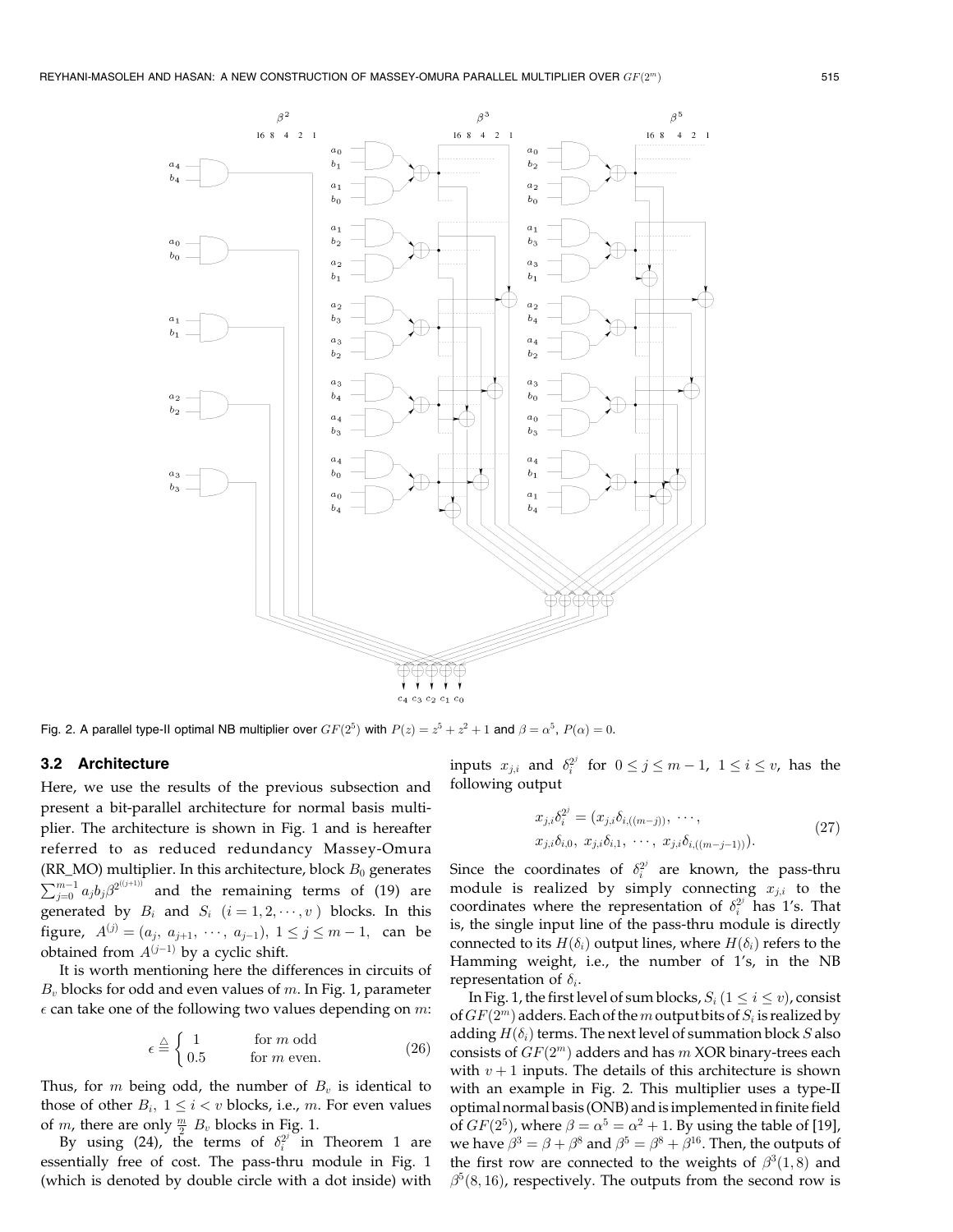TABLE 1 Complexities of the Building Blocks of the Multiplier Shown in Fig. 1.

| $#AND$ gates | # XOR gates $N_X$ |                             |                             |    |  |  |  |  |
|--------------|-------------------|-----------------------------|-----------------------------|----|--|--|--|--|
|              | $B_i$ 's          | $S_i$ $(1 \leq i \leq v-1)$ |                             |    |  |  |  |  |
| m            | $m-1$<br>$\,m$    | $m(H(\delta_i)-1)$          | $m(\epsilon H(\delta_v)-1)$ | mv |  |  |  |  |

obtained by a cyclic shift from the previous one. The doted lines in Fig. 2 are sketched to illustrate this cyclic shift and are not connected to any parts of the circuit.

#### 3.3 Gate and Time Complexities

In Table 1, the complexity of the proposed architecture is shown. The number of XOR gates in  $S_v$  is different from the other  $S_i$  when m is an even number. Note that, although  $\epsilon = 0.5$  for *m* being an even integer, the number of XOR gates in  $S_v$  is still an integer. Then, from (16), one can see that  $H(\delta_v)$  is an even integer for all even values of m. Thus, the total number of XOR gates in the RR\_MO multiplier shown in Fig. 1 is

$$
N_X = m\left(\left(\frac{m-1}{2}\right) + v + \sum_{i=1}^{v-1} (H(\delta_i) - 1) + \epsilon H(\delta_v) - 1\right)
$$
  
= 
$$
m\left(\left(\frac{m-1}{2}\right) + \sum_{i=1}^{v-1} H(\delta_i) + \epsilon H(\delta_v)\right),
$$
 (28)

where  $\epsilon$  and  $v$  are defined in (26) and (15), respectively.

In the literature, gate count is often expressed in terms of  $C_N$ . Towards this effort, we have the following theorem.

Theorem 2. The upper bound of the number of the two-input XOR gates in the RR\_MO parallel multiplier is

$$
N_X = \frac{m}{2}(C_N + m - 2).
$$
 (29)

Proof. The total number of ones in the representation of all entries of M,  $N_M$ , is found by adding the ones in  $M_i$ ,  $0 \leq$ 

 $i \leq m - 1$ , ( refer to (6)). Since

$$
C_N = H(\mathbf{M_i}), i = 0, 1, \cdots, m-1,
$$

thus  $N_M = mC_N$ . By using (8), this number is equal to the sum of the number of ones in the representation of all entries of D and twice of those in U, i.e,

$$
N_{\mathbf{M}} = N_{\mathbf{D}} + 2N_{\mathbf{U}} . \tag{30}
$$

By writing entries of (21) with respect to NB and noting that the number of ones in  $\delta_i^{2^j} (1 \leq i \leq v, 0 \leq j \leq m-1)$  is the same as that in  $\delta_i$ , i.e.,  $H(\delta_i^2) = H(\delta_i)$ , the number of ones in the representation of entries of U is

$$
N_{\mathbf{U}} = m \left( \sum_{i=1}^{v-1} H(\delta_i) + \epsilon H(\delta_v) \right), \tag{31}
$$

where  $\epsilon$  is defined in (26) and used here because we have half of the  $\delta_v$  terms in (21) for even values of m.

By substituting (31) into (30) and assigning  $N_M =$  $mC_N$  and  $N_D = m$ , we have

$$
\sum_{i=1}^{v-1} H(\delta_i) + \epsilon H(\delta_v) = \frac{C_N - 1}{2}.
$$
 (32)

The proof is complete by substituting  $(32)$  into  $(28)$ .

The number of XOR gates  $N_X$  as given in Theorem 2 can be reduced by using optimization techniques. In  $S_i$  blocks of Fig. 1, the number of XOR gates is reduced when the representation of  $\delta_i$  has more than two consecutive ones or the representation is symmetric for composite values of  $m$ , i.e.,

$$
\delta_{i, j} = \delta_{i, j+\frac{m}{k}}, \ 0 \le j < \frac{m}{k}, \tag{33}
$$

where  $k$  is a divisor of  $m$ . These techniques will be explained later. Below, we give the complexity of the RR\_MO multiplier.

**Theorem 3.** The time delay of the RR\_MO multiplier,  $T_C$ , is given by

$$
T_C = T_A + \lceil \log_2(C_N + 1) \rceil T_X,\tag{34}
$$

where  $T_A$  and  $T_X$  are the time delays of an AND gate and an XOR gate respectively.

**Proof.** Since the number of bits to be XORed in the  $S_i$  and S blocks is  $\sum_{i=1}^{v-1} H(\delta_i) + \epsilon H(\delta_v) + 1 = \frac{C_N+1}{2}$  , then the time delay of the RR\_MO multiplier is

$$
T_C = T_A + T_X \bigg( 1 + \bigg\lceil \log_2 \bigg( \frac{C_N + 1}{2} \bigg) \bigg\rceil \bigg),
$$

which reduces to  $(34)$  after simplification.  $\Box$ 

Table 2 compares gate and time complexities of the proposed architecture with of the MO multiplier of [24]. Since  $C_N \geq 2m - 1$ , this table shows the significant reduction in the gate count of the proposed multiplier compared to that of [24]. It is noted that the number of XOR gates in this table can be reduced when more than two consecutive ones or a symmetrical property exist in the representation of  $\delta_i$ . Therefore, this number in the table is an upper bound.

Corollary 2. The number of XOR gates and the time delay of type-II optimal normal basis multiplier are

$$
N_X = 1.5m(m - 1),
$$
\n(35)

$$
T_C = T_A + (1 + \lceil \log_2 m \rceil) T_X,\tag{36}
$$

respectively.

Proof. For an optimal normal basis (ONB), we have  $C_N = 2m - 1$ . Substituting this value of  $C_N$  into (29) and (34), one obtains (35) and (36). The representation of  $\delta_i$  ( $1 \leq i \leq v$ ) with respect to type-II ONB has only two coordinates. Therefore, optimization technique cannot be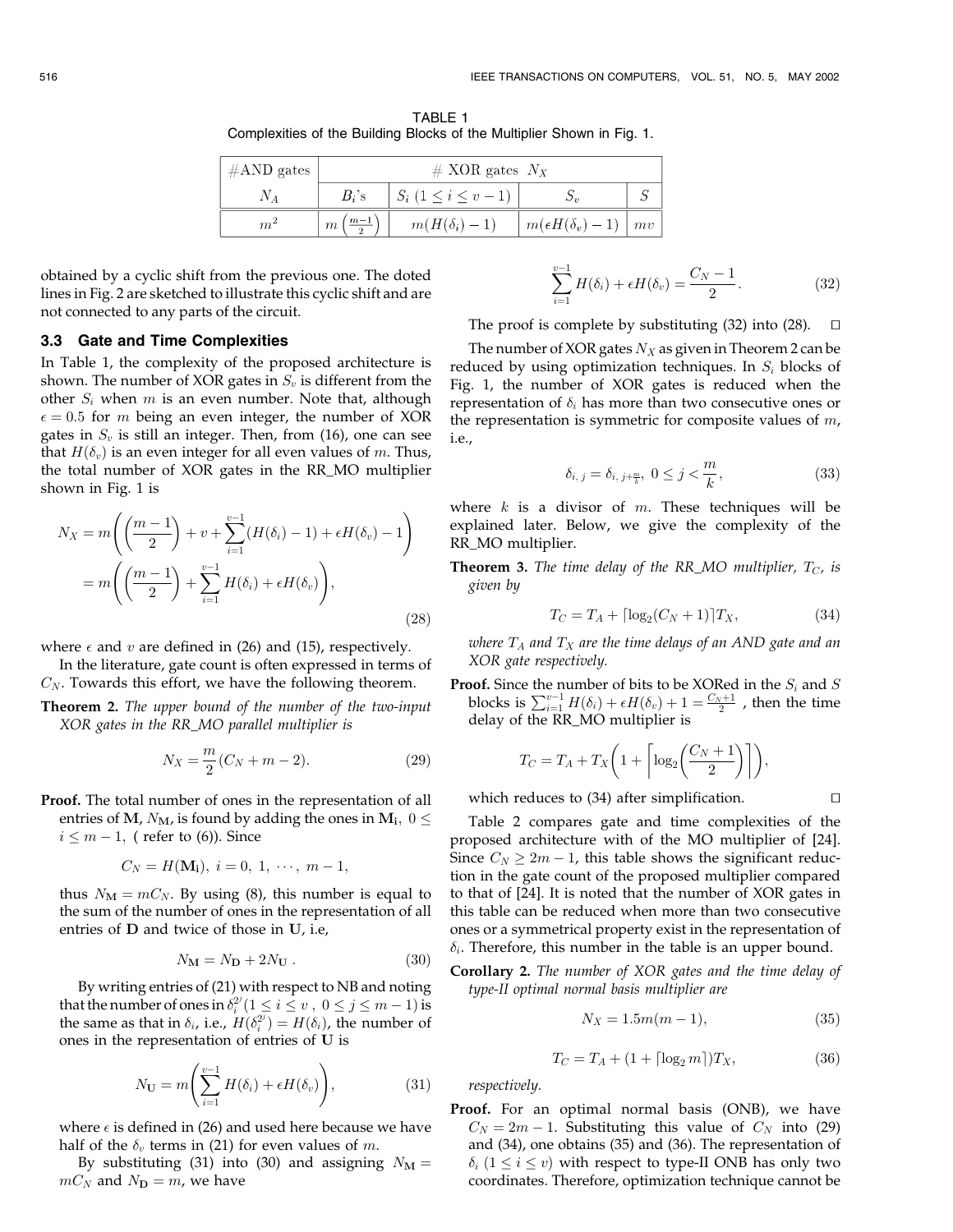| Multipliers $\vert \#AND \vert$ |                | $\#XOR$    | Time Delay                                                  |  |  |
|---------------------------------|----------------|------------|-------------------------------------------------------------|--|--|
| $MO$ [24]                       | $mC_N$         | $m(C_N-1)$ | $T_A + \left[\log_2 C_N\right]T_X$                          |  |  |
| RR MO                           | m <sup>2</sup> |            | $\frac{m}{2}(C_N+m-2)\mid T_A+\lceil \log_2(C_N+1)\rceil T$ |  |  |

TABLE 2 Comparison of Parallel NB Multipliers

applied to reduce the complexity of XOR gates. Hence, the upper bound for  $N_X$  would be the exact number of XOR gates.

**Remark.** One can take advantage of the fact that for  $m$  even, the representation of  $\delta_v$  is symmetric, i.e.,  $k = 2$  in (33), and one can reduce the number of XOR gates in the RR\_MO multiplier. Towards this, using (16), one obtains that the upper  $\frac{m}{2}$  coordinates of the output signals in the  $S_v$  block of Fig. 1 are identical to the lower  $\frac{m}{2}$  coordinates. Thus, by reusing these signals, the number of XOR gates needed in the  $S_v$  block is reduced to one half of the previous one, i.e.,  $\frac{m}{2}(0.5H(\delta_v)-1)$ . Therefore, for even values of  $m$ , the new upper bound for the number of XOR gates in the RR\_MO parallel multiplier becomes

$$
N_X = \frac{m}{2}(C_N + m - 2) - \frac{m}{2}(0.5H(\delta_v) - 1)
$$
  
= 
$$
\frac{m}{2}(C_N + m - 0.5H(\delta_v) - 1).
$$

In the following, we attempt to reduce the XOR gate count of the proposed architecture by reusing signals for the type-I ONB multiplier and compare it with the previous ones for the same class of finite fields.

# 4 AN OPTIMIZED MULTIPLIER USING IRREDUCIBLE ALL-ONE POLYNOMIALS

A type-I ONB is generated by roots of an irreducible all-one polynomial (AOP). An AOP of degree m has its all  $m + 1$ coefficients equal to 1, i.e.,

$$
P(z) = zm + zm-1 + \dots + z + 1.
$$
 (37)

The AOP is irreducible if  $m+1$  is prime and 2 is primitive modulo  $m + 1$  [18]. Thus, the roots of (37) i.e.,  $\hat{\beta}^{2^j}$ ,  $j = 0, 1, \dotsm - 1$ , form a type-I ONB if and only if  $m + 1$  is prime and 2 is primitive in modulo  $m + 1$ .

Now, we like to introduce an optimized version of the multiplier shown in Fig. 1. This new structure is for finite fields constructed by an irreducible AOP of degree  $m$ . First, all  $\delta_i$ s,  $1 \leq i \leq \frac{m}{2}$ , have to be determined and are obtained using the following lemma.

Lemma 2.

$$
\delta_i = \begin{cases}\n\beta^{2^{k_i}} & i = 1, 2, \dots, \frac{m}{2} - 1, \\
1 = \sum_{j=0}^{m-1} \beta^{2^j} & i = \frac{m}{2},\n\end{cases}
$$
\n(38)

where  $k_i$  is obtained from

$$
2^{i} + 1 \equiv 2^{k_i} \mod (m+1). \tag{39}
$$

**Proof.** Since  $m+1$  is odd prime, i.e.,  $m$  is even,  $v = \frac{m}{2}$ . When  $\beta$  is a root of (37), one has

$$
\beta^{m+1} = \sum_{i=1}^{m} \beta^i = 1.
$$
 (40)

Thus, using (13) and (40), we have

$$
\begin{aligned} \delta_i &= \beta^{2^i+1} \equiv \beta^{2^i+1 \bmod m+1} \\ &= \beta^l, \ \ 0 \le l \le m \end{aligned} \tag{41}
$$

Thus,

$$
2^i + 1 \equiv l \mod (m+1) \tag{42}
$$

In (42), if  $l = 0$ , then  $i = v = \frac{m}{2}$ . Also, for 2 being primitive modulo  $m + 1$ , there exists a unique  $k_i$ ,  $0 \leq$  $k_i < m$  such that

$$
l \equiv 2^{k_i} \mod (m+1), \ l \neq 0. \tag{43}
$$

By substituting (43) into (41) and (42), the proof is complete.

If one uses the architecture of Fig. 1, then the  $S_v$   $(v = \frac{m}{2})$ block has redundant XOR gates. Recall, that  $m$  is even and, so, the number of  $B<sub>v</sub>$  blocks in Fig. 1 is half of the number of  $B_i$ ,  $1 \le i \le v - 1$ . Because all coordinates of  $\delta_v$  are 1s, then the  $S_v$   $(v = \frac{m}{2})$  block of the proposed architecture has  $m(\frac{m}{2} - 1)$ XOR gates. This value is reduced to  $(\frac{m}{2} - 1)$  if all  $\frac{m}{2}$  outputs of  $B_v$  blocks are XORed once, instead of  $m$  times, and then the resulting output is used for all  $m$  bits emerging from the  $S_v$ block. The resultant architecture is shown in Fig. 3. Comparing to general architecture of Fig. 1, the  $S_v$  block is changed to a binary tree of XOR  $(BTX)$  gates whose inputs are  $v$  outputs of the  $B_v$  blocks. The number of XOR gates and the depth BTX are  $v - 1$  and  $\lceil \log_2 v \rceil$ , respectively as shown at the bottom of the figure. Also, the  $S_i$   $(1 \le i \le v - 1)$  block is replaced by  $k_i$ -fold left cyclic shift block where  $k_i$  is found from either (39) or

$$
\delta_i = \beta^{2^{k_i}} \ (1 \le i \le v - 1). \tag{44}
$$

Using the generalized architecture and (44), the output of the  $B_i$  block in the first row is the  $\beta^{2^{k_i}}$ th coordinate of  $\delta_i$  and the output of the second row is in the  $(k<sub>i</sub> + 1)$ th position and, so on. This is accomplished by rewiring module  $S_i$  as shown at the bottom of Fig. 3.

The total number of AND gates of this circuit is  $m<sup>2</sup>$ which is the same as the one in the general case, but the number of XOR gate is reduced to  $m^2 - 1$ . In order to determine the time delay of the architecture in Fig. 3, we have to determine the longest path from the input to the output and it is the sum of delays of  $B_i$ ,  $BTX$ , and the very last XOR gate. Therefore, the time delay of this structure is  $(T_A + T_X) + \left[ \log_2 v \right] T_X + T_X = T_A + (1 + \left[ \log_2 m \right]) T_X$ . Since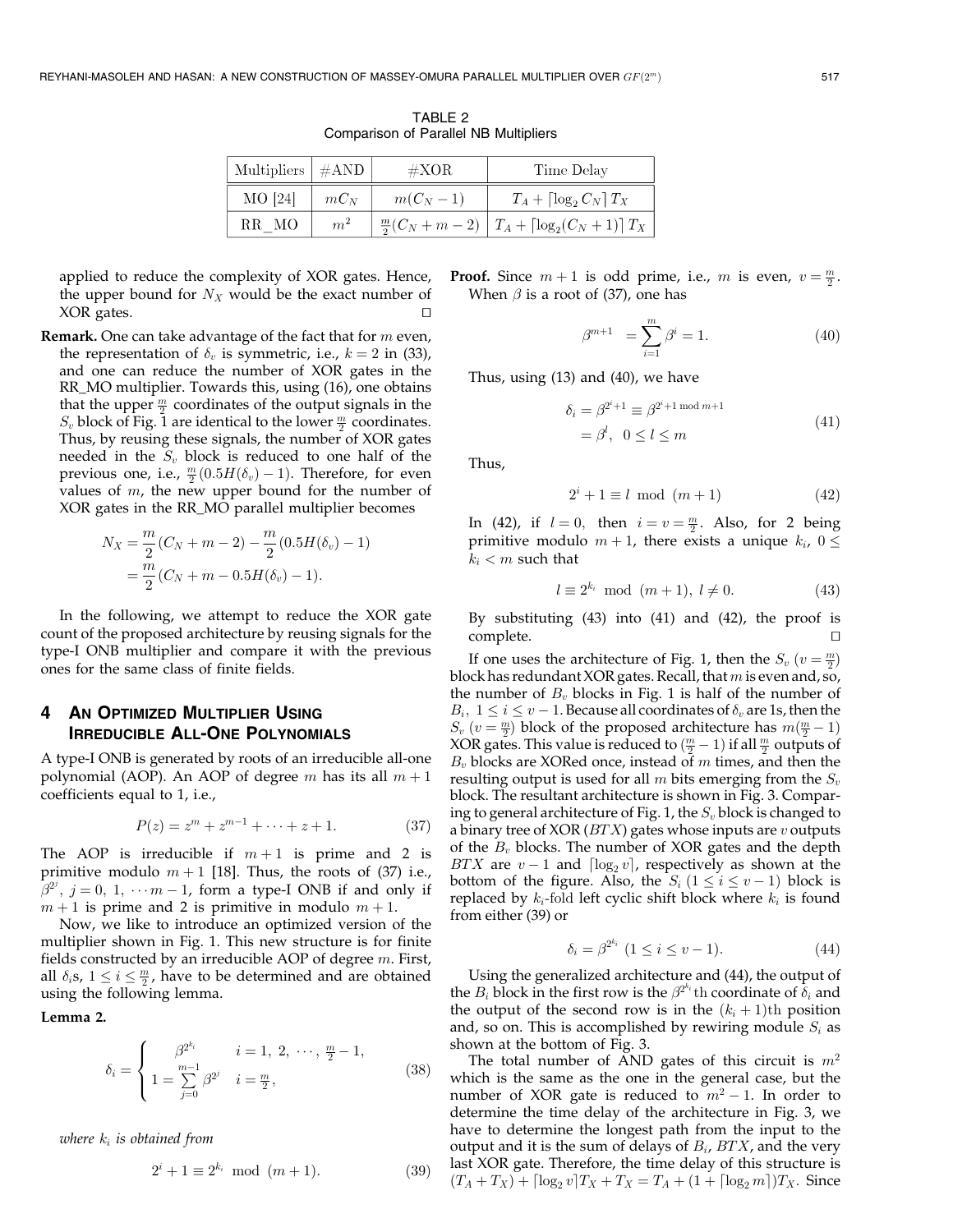

Fig. 3. The architecture of an optimized multiplier constructed by an irreducible AOP.

 $m$  is even, we have  $\lceil \log_2 m \rceil = \lceil \log_2 (m - 1) \rceil$  and, thus, the time delay is  $T_C = T_A + (1 + \lceil \log_2(m - 1) \rceil) T_X$ .

The above gate count and delay can be compared with those of other parallel multipliers of the same class generated by irreducible AOPs. The comparison is shown in Table 3. It is easily seen the best architectures in terms of area and time complexities are those of Hasan et al. [10] and the architecture in Fig. 3 in normal basis and Wu and Hasan [26] in weakly dual basis. Also, the proposed circuit is regular and is derived from the general case. The modularity of the proposed architecture makes it suitable for VLSI implementation.

# **5 OPTIMIZATION BY SIGNAL REUSE**

If coordinates of  $\delta_i$   $(1 \leq i \leq v)$  have consecutive ones (more than two) in its representation with respect to the NB, then the XOR count of the  $S_i$  block of Fig. 1 can be reduced by

| Multipliers              | <b>Basis</b> | $\#\text{AND}$ | $\#\text{XOR}$ | Time delay                                                          |
|--------------------------|--------------|----------------|----------------|---------------------------------------------------------------------|
| Itoh-Tsujii $[12]$       | Polynomial   | $(m+1)^2$      | $m^2+2m$       | $T_A + (\lceil \log_2 m \rceil + \lceil \log_2 (m + 2) \rceil) T_X$ |
| Hasan <i>et al.</i> [9]  | Polynomial   | m <sup>2</sup> | $m^2 + m - 2$  | $T_A + (m + \lceil \log_2(m-1) \rceil) T_X$                         |
| $Koc-Sunar$ [13]         | Polynomial   | m <sup>2</sup> | $m^2-1$        | $T_A + (2 + \lceil \log_2(m-1) \rceil) T_X$                         |
| Wu-Hasan [26]            | Weakly dual  | m <sup>2</sup> | $m^2-1$        | $T_A + (1 + \lceil \log_2(m-1) \rceil) T_X$                         |
| MO [24]                  | Normal       | m <sup>2</sup> | $2m^2 - 2m$    | $T_A + (1 + \lceil \log_2(m-1) \rceil) T_X$                         |
| $Koc-Sunar$ [13]         | Normal       | m <sup>2</sup> | $m^2-1$        | $T_A + (2 + \lceil \log_2(m-1) \rceil) T_X$                         |
| Hasan <i>et al.</i> [10] | Normal       | m <sup>2</sup> | $m^2-1$        | $T_A + (1 + \lceil \log_2(m-1) \rceil) T_X$                         |
| RR MO                    | Normal       | m <sup>2</sup> | $m^2 - 1$      | $T_A + (1 + \lceil \log_2(m-1) \rceil) T_X$                         |

TABLE 3 Comparison of Parallel Multipliers of  $GF(2<sup>m</sup>)$  Generated by Irreducible AOPs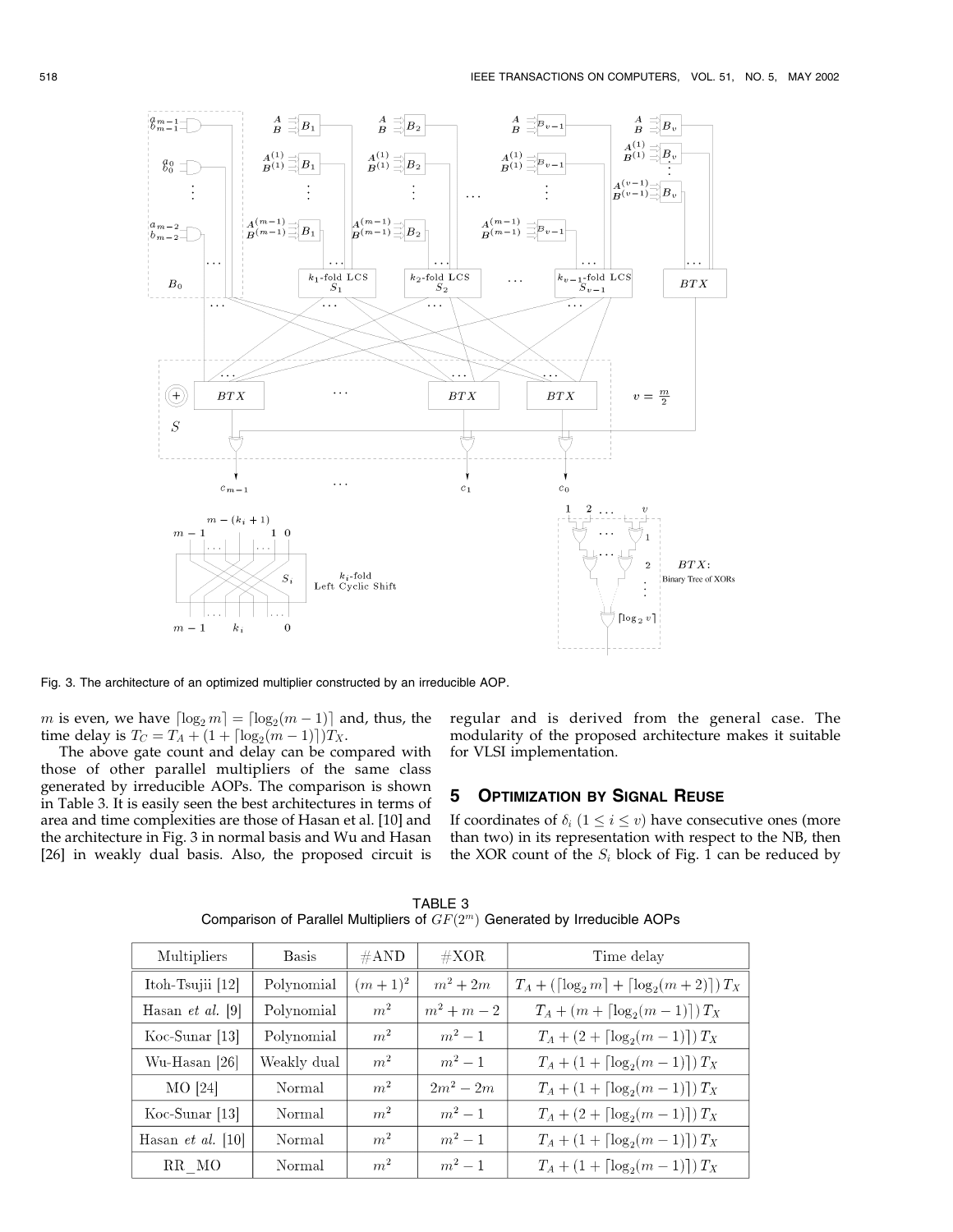TABLE 4 Representations of  $\delta_i^{2j}$  in Example 1

|                  |                |          | $i=1$          |                |  |                                                                                                                       |  | $i=2$          |                |   |                          |
|------------------|----------------|----------|----------------|----------------|--|-----------------------------------------------------------------------------------------------------------------------|--|----------------|----------------|---|--------------------------|
|                  |                |          |                |                |  | $\beta \beta^2 \beta^4 \beta^8 \beta^{16}$ $\beta \beta^2 \beta^4 \beta^8 \beta^{16}$                                 |  |                |                |   |                          |
|                  | $\overline{0}$ |          |                |                |  | $0 \quad 1 \quad 1 \quad 1 \quad 0 \quad 1 \quad 1 \quad 1 \quad 0 \quad 1$                                           |  |                |                |   |                          |
|                  | $\vert$ 1      |          |                |                |  | $\begin{array}{ rrrrrrrr} 1 & 1 & 1 & 0 & 0 & 1 & 1 & 0 & 1 & 1 \\ 1 & 1 & 0 & 0 & 1 & 1 & 0 & 1 & 1 & 1 \end{array}$ |  |                |                |   |                          |
| $\delta_i^{2^j}$ | $\overline{2}$ |          |                |                |  |                                                                                                                       |  |                |                |   |                          |
|                  | 3              |          |                |                |  | $0 \t 0 \t 1 \t 1 \t 0 \t 1 \t 1 \t 1$                                                                                |  |                |                |   |                          |
|                  | $\overline{4}$ | $\theta$ | $\overline{0}$ | $\overline{1}$ |  | $1 \quad 1 \mid 1$                                                                                                    |  | $\overline{1}$ | $\overline{1}$ | 1 | $\overline{\phantom{0}}$ |

reusing partial sums. One such method has been shown in the architecture of Fig. 3 where all coordinates of  $\delta_v$  are one. Since the number of XOR gates saved by this method depends on the representation of  $\delta_i$ , we show it with an example. Recall, that the upper bounds of the number of XOR gate of the  $S_i$  block and the proposed architecture are given in Tables 1 and 2.

**Example 1.** Let  $GF(2^5)$  be the finite field generated by the irreducible polynomial  $F(z) = z^5 + z^2 + 1$  whose root is  $\alpha$ , i.e.,  $F(\alpha) = 0$ . If we choose  $\beta = \alpha^3$ , then

$$
\{\beta, \beta^2, \beta^4, \beta^8, \beta^{16}\}\
$$

is a NB. Using Table 1 of [19], the representation of  $\delta_1$ and  $\delta_2$  and their consecutive squares are found from Table 4.

Let

$$
x_{j,i} = a_j b_{((i+j))} + a_{((i+j))} b_j \ (j=0, 1, \cdots, 4 \ , \ i=1, 2)
$$

be the output of the jth  $B_i$  block and  $s_{i,n}$   $(0 \le n \le 4)$ denote the  $\beta^{2^n}$ th coordinate of the outputs of the  $S_i$  block of Fig. 1. Using Table 4 and (19), the outputs of  $S_1$  are found as

$$
\begin{array}{l} s_{1,0}=x_{1,1}+x_{2,1}+x_{3,1}\\ s_{1,1}=x_{0,1}+x_{1,1}+x_{2,1}\\ s_{1,2}=x_{4,1}+x_{0,1}+x_{1,1}\\ s_{1,3}=x_{3,1}+x_{4,1}+x_{0,1}\\ s_{1,4}=x_{2,1}+x_{3,1}+x_{4,1}. \end{array}
$$

Since both  $s_{1,0}$  and  $s_{1,1}$  have common terms,  $x_{1,1} + x_{2,1}$ , then it is not needed to generate this common terms twice. Similar expression exists for  $s_{1,2}$  and  $s_{1,3}$  with common term,  $x_{4,1} + x_{0,1}$ . Therefore, the total number of XOR gates used in  $S_1$  is reduced from 10 to eight.

Similar optimization is accomplished in the  $S_2$  block. Since the representation of  $\delta_2$  has one zero in Table 4, then all coordinates of the output of  $S_2$ , i.e.,  $s_{2,n}$   $(0 \le n \le 4)$ , can be obtained by adding a single bit with  $x_p = \sum_{j=0}^{m-1} x_{j,2}$  as

$$
s_{2,0} = x_{3,2} + x_p
$$
  
\n
$$
s_{2,1} = x_{2,2} + x_p
$$
  
\n
$$
s_{2,2} = x_{1,2} + x_p
$$
  
\n
$$
s_{2,3} = x_{0,2} + x_p.
$$

It is noted that  $x_p$  is obtained from one of the outputs, for example  $s_{2,4}$ , as  $x_p = s_{2,4} + x_{4,2}$ , where

$$
s_{2,4}=x_{0,2}+x_{1,2}+x_{2,2}+x_{3,2}.
$$

Therefore, the total XOR gates of this block would be eight instead of 15. This optimization method may however increase time delay of the architecture.

Table 5 shows a comparison of this method with the general NB multiplier as well as the type-II ONB. Using (32),  $C_N$  for this example and type-II ONB are 15 and nine, respectively. It is seen that the number of XOR gates of the multiplier with grater value of  $C_N$  has less XOR gate counts than that in the optimal normal basis using MO multiplier (36 versus 40).

## 6 CONCLUSIONS

In this article, a reduced redundancy Massey-Omura parallel multiplier has been proposed. This multiplier reduces the complexity of the parallel Massey-Omura multiplier for any normal basis and is not limited to any special class of finite fields. In particular, the space complexity of the proposed structure is about half of the other architectures. Also, by reusing signals, the number of XOR gates have been further reduced and the results of the application of this technique have been compared to the original one using an example.

Since only 23 percent of all normal bases in  $GF(2<sup>m</sup>)$  for  $m < 1,200$  are optimal [19], the proposed architecture is useful in the design of an efficient multiplier, especially for nonoptimal normal bases.

TABLE 5 Comparison of General NB Mulitplier with the Proposed Architectures for  $GF(2^5)$ 

|            |            | $C_N$ | Multipliers      | $\#\text{AND}$ | $\#\text{XOR}$ | Time Delay   |
|------------|------------|-------|------------------|----------------|----------------|--------------|
|            | $\alpha^3$ | 15    | MO [24]          | 75             | 70             | $T_A+4T_X$   |
| General    | $\alpha^3$ | 15    | RR MO            | 25             | 45             | $T_A + 4T_X$ |
| Case       | $\alpha^3$ | 15    | Optimized RR MO  | 25             | 36             | $T_A+5T_X$   |
| Type-II    | $\alpha^5$ | 9     | MO [24]          | 45             | 40             | $T_A + 4T_X$ |
| <b>ONB</b> | $\alpha^5$ | 9     | RR MO (Figure 2) | 25             | 30             | $T_A+4T_X$   |